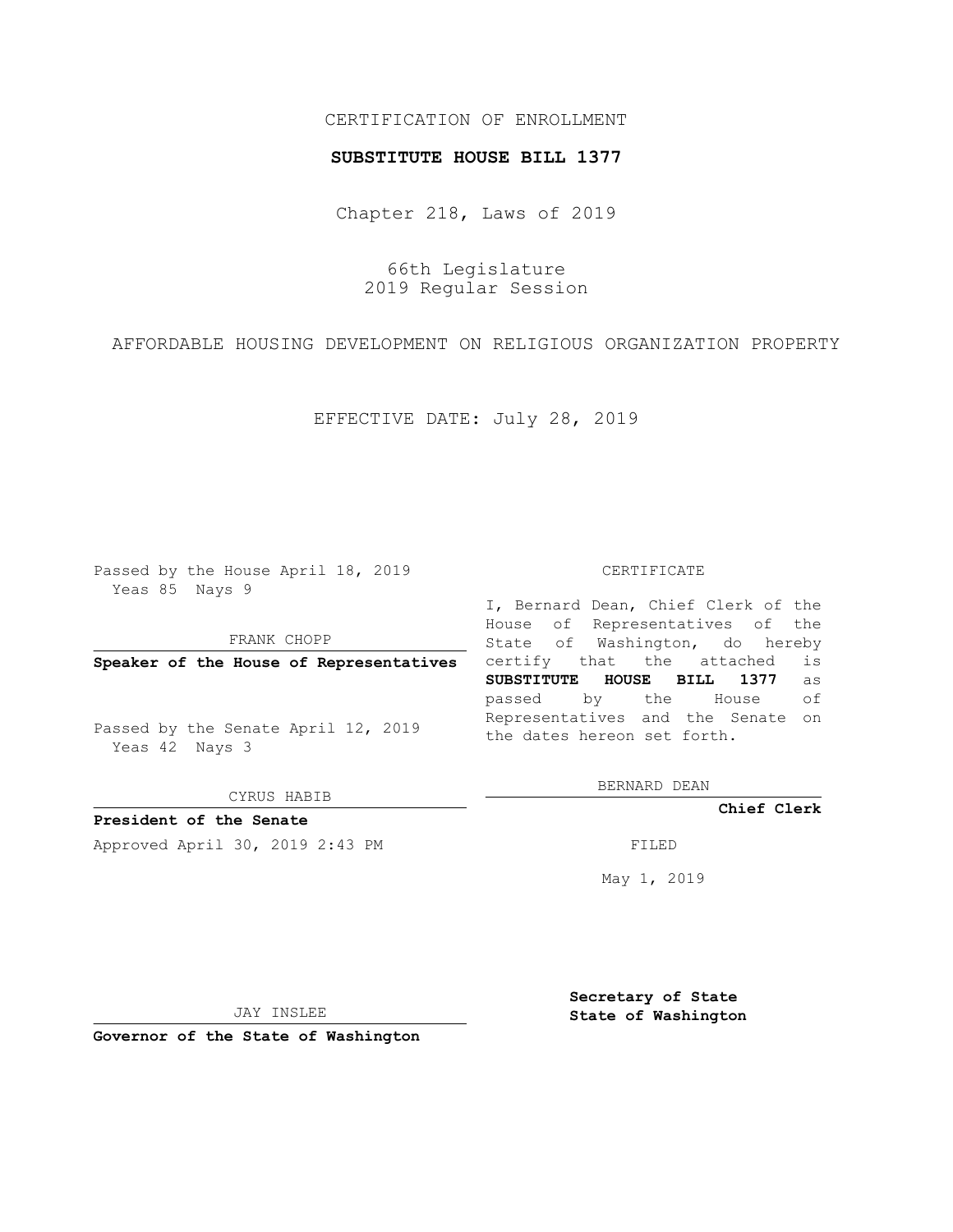## **SUBSTITUTE HOUSE BILL 1377**

AS AMENDED BY THE SENATE

Passed Legislature - 2019 Regular Session

# **State of Washington 66th Legislature 2019 Regular Session**

**By** House Housing, Community Development & Veterans (originally sponsored by Representatives Walen, Barkis, Jenkin, Harris, Springer, Macri, Wylie, Ryu, Reeves, Robinson, Griffey, Appleton, Bergquist, Jinkins, Tharinger, Slatter, Kloba, Doglio, Goodman, Leavitt, Ormsby, and Santos)

READ FIRST TIME 02/08/19.

 AN ACT Relating to affordable housing development on religious 2 organization property; adding a new section to chapter 35.63 RCW; adding a new section to chapter 35A.63 RCW; adding a new section to chapter 36.70A RCW; and adding a new section to chapter 44.28 RCW.

5 BE IT ENACTED BY THE LEGISLATURE OF THE STATE OF WASHINGTON:

6 NEW SECTION. **Sec. 1.** A new section is added to chapter 35.63 7 RCW to read as follows:

 (1) A city planning under this chapter must allow an increased density bonus consistent with local needs for any affordable housing development of any single-family or multifamily residence located on real property owned or controlled by a religious organization 12 provided that:

13 (a) The affordable housing development is set aside for or 14 occupied exclusively by low-income households;

 (b) The affordable housing development is part of a lease or other binding obligation that requires the development to be used exclusively for affordable housing purposes for at least fifty years, even if the religious organization no longer owns the property; and

19 (c) The affordable housing development does not discriminate 20 against any person who qualifies as a member of a low-income 21 household based on race, creed, color, national origin, sex, veteran

p. 1 SHB 1377.SL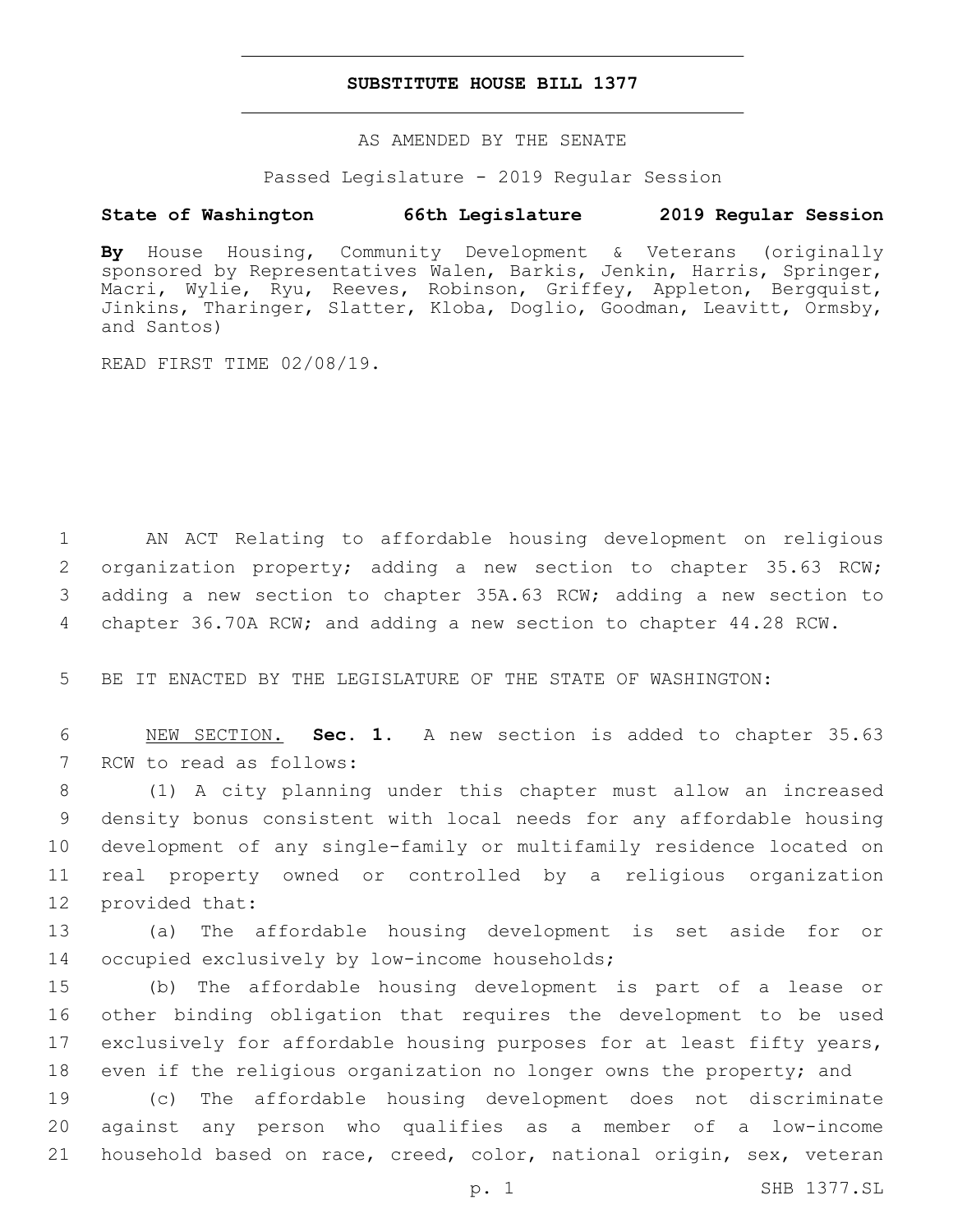or military status, sexual orientation, or mental or physical disability; or otherwise act in violation of the federal fair housing amendments act of 1988 (42 U.S.C. Sec. 3601 et seq.).

 (2) A city may develop policies to implement this section if it receives a request from a religious organization for an increased density bonus for an affordable housing development.

 (3) The religious organization developing the affordable housing development must pay all fees, mitigation costs, and other charges required through the development of the affordable housing 10 development.

 (4) If applicable, the religious organization developing the affordable housing development should work with the local transit agency to ensure appropriate transit services are provided to the 14 affordable housing development.

 (5) This section applies to any religious organization rehabilitating an existing affordable housing development.

17 (6) For purposes of this section:

 (a) "Affordable housing development" means a proposed or existing structure in which one hundred percent of all single-family or multifamily residential dwelling units within the development are set aside for or are occupied by low-income households at a sales price or rent amount that may not exceed thirty percent of the income limit 23 for the low-income housing unit;

 (b) "Low-income household" means a single person, family, or unrelated persons living together whose adjusted income is less than eighty percent of the median family income, adjusted for household size, for the county where the affordable housing development is 28 located; and

 (c) "Religious organization" has the same meaning as in RCW 30 35.21.915.

 NEW SECTION. **Sec. 2.** A new section is added to chapter 35A.63 32 RCW to read as follows:

 (1) A city planning under this chapter must allow an increased density bonus consistent with local needs for any affordable housing development of any single-family or multifamily residence located on real property owned or controlled by a religious organization 37 provided that:

 (a) The affordable housing development is set aside for or 39 occupied exclusively by low-income households;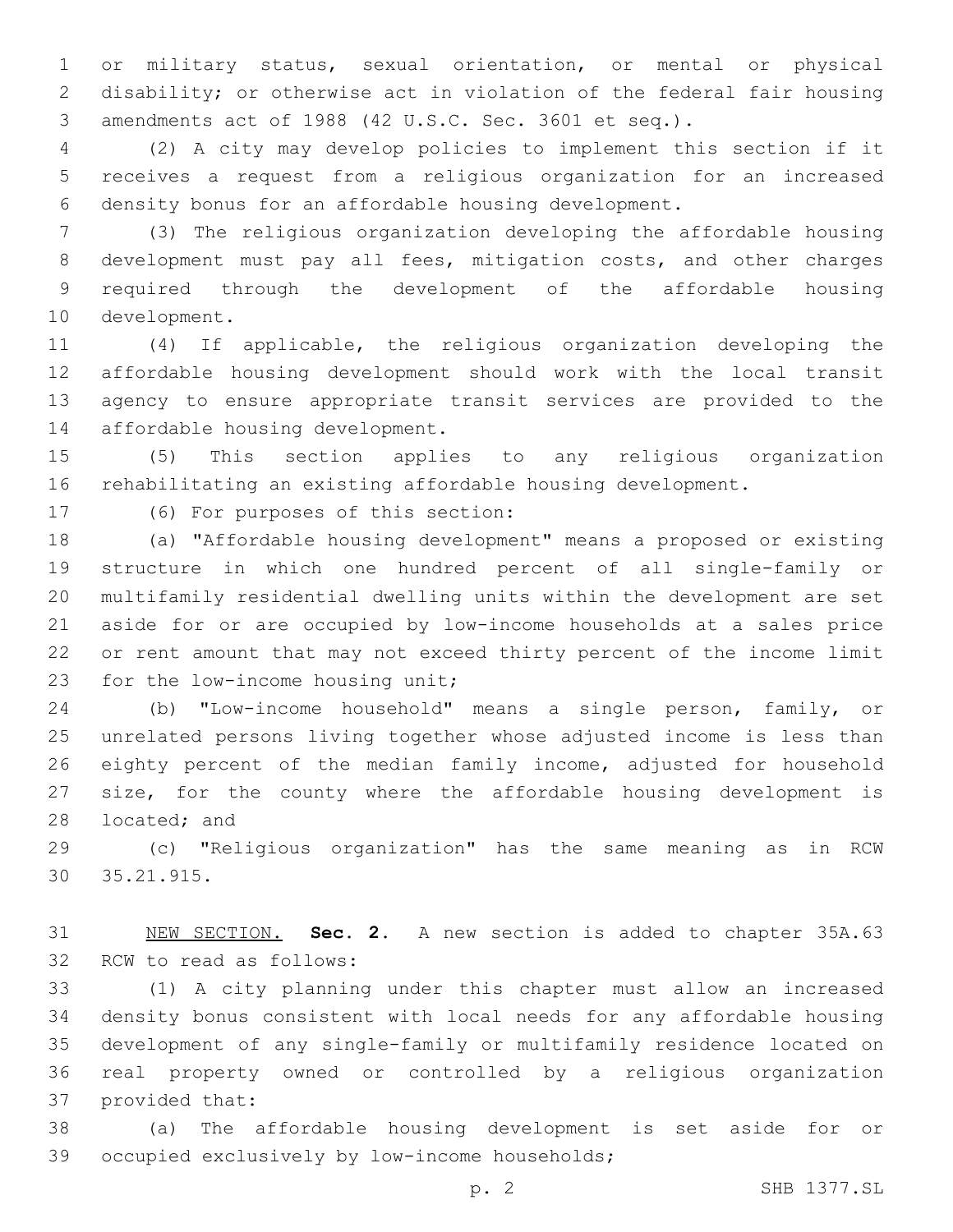(b) The affordable housing development is part of a lease or other binding obligation that requires the development to be used exclusively for affordable housing purposes for at least fifty years, even if the religious organization no longer owns the property; and

 (c) The affordable housing development does not discriminate against any person who qualifies as a member of a low-income household based on race, creed, color, national origin, sex, veteran or military status, sexual orientation, or mental or physical disability; or otherwise act in violation of the federal fair housing amendments act of 1988 (42 U.S.C. Sec. 3601 et seq.).

 (2) A city may develop policies to implement this section if it receives a request from a religious organization for an increased density bonus for an affordable housing development.

 (3) The religious organization developing the affordable housing development must pay all fees, mitigation costs, and other charges required through the development of the affordable housing 17 development.

 (4) If applicable, the religious organization developing the affordable housing development should work with the local transit agency to ensure appropriate transit services are provided to the 21 affordable housing development.

 (5) This section applies to any religious organization rehabilitating an existing affordable housing development.

(6) For purposes of this section:24

 (a) "Affordable housing development" means a proposed or existing structure in which one hundred percent of all single-family or multifamily residential dwelling units within the development are set aside for or are occupied by low-income households at a sales price or rent amount that may not exceed thirty percent of the income limit 30 for the low-income housing unit;

 (b) "Low-income household" means a single person, family, or unrelated persons living together whose adjusted income is less than eighty percent of the median family income, adjusted for household size, for the county where the affordable housing development is 35 located; and

 (c) "Religious organization" has the same meaning as in RCW 37 35A.21.360.

 NEW SECTION. **Sec. 3.** A new section is added to chapter 36.70A 39 RCW to read as follows: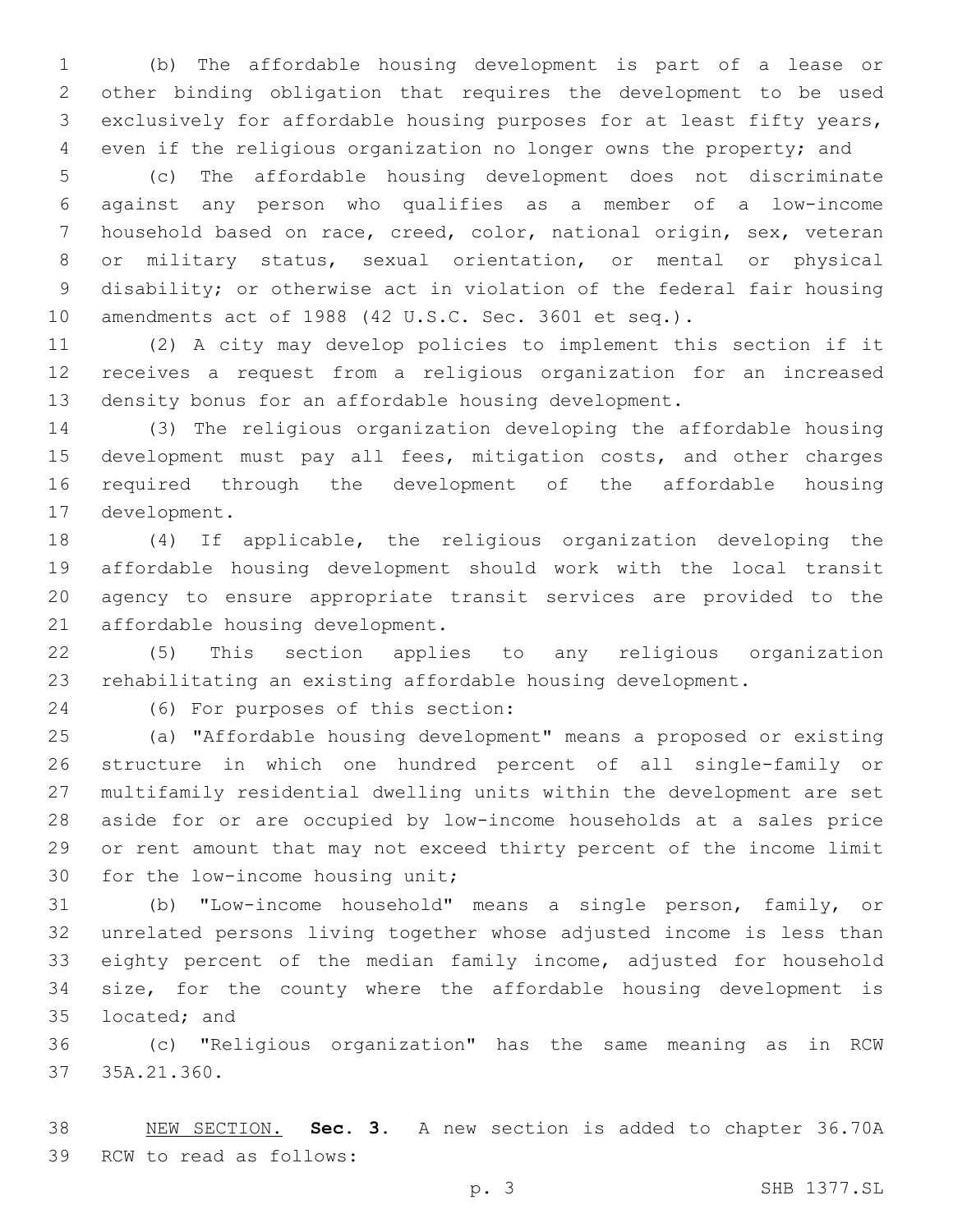(1) Any city or county fully planning under this chapter must allow an increased density bonus consistent with local needs for any affordable housing development of any single-family or multifamily residence located on real property owned or controlled by a religious 5 organization provided that:

 (a) The affordable housing development is set aside for or 7 occupied exclusively by low-income households;

 (b) The affordable housing development is part of a lease or other binding obligation that requires the development to be used exclusively for affordable housing purposes for at least fifty years, even if the religious organization no longer owns the property; and

 (c) The affordable housing development does not discriminate against any person who qualifies as a member of a low-income household based on race, creed, color, national origin, sex, veteran or military status, sexual orientation, or mental or physical disability; or otherwise act in violation of the federal fair housing amendments act of 1988 (42 U.S.C. Sec. 3601 et seq.).

 (2) A city or county may develop policies to implement this section if it receives a request from a religious organization for an increased density bonus for an affordable housing development.

 (3) An affordable housing development created by a religious institution within a city or county fully planning under RCW 36.70A.040 must be located within an urban growth area as defined in 24 RCW 36.70A.110.

 (4) The religious organization developing the affordable housing 26 development must pay all fees, mitigation costs, and other charges required through the development of the affordable housing 28 development.

 (5) If applicable, the religious organization developing the affordable housing development should work with the local transit agency to ensure appropriate transit services are provided to the 32 affordable housing development.

 (6) This section applies to any religious organization rehabilitating an existing affordable housing development.

(7) For purposes of this section:35

 (a) "Affordable housing development" means a proposed or existing structure in which one hundred percent of all single-family or multifamily residential dwelling units within the development are set aside for or are occupied by low-income households at a sales price